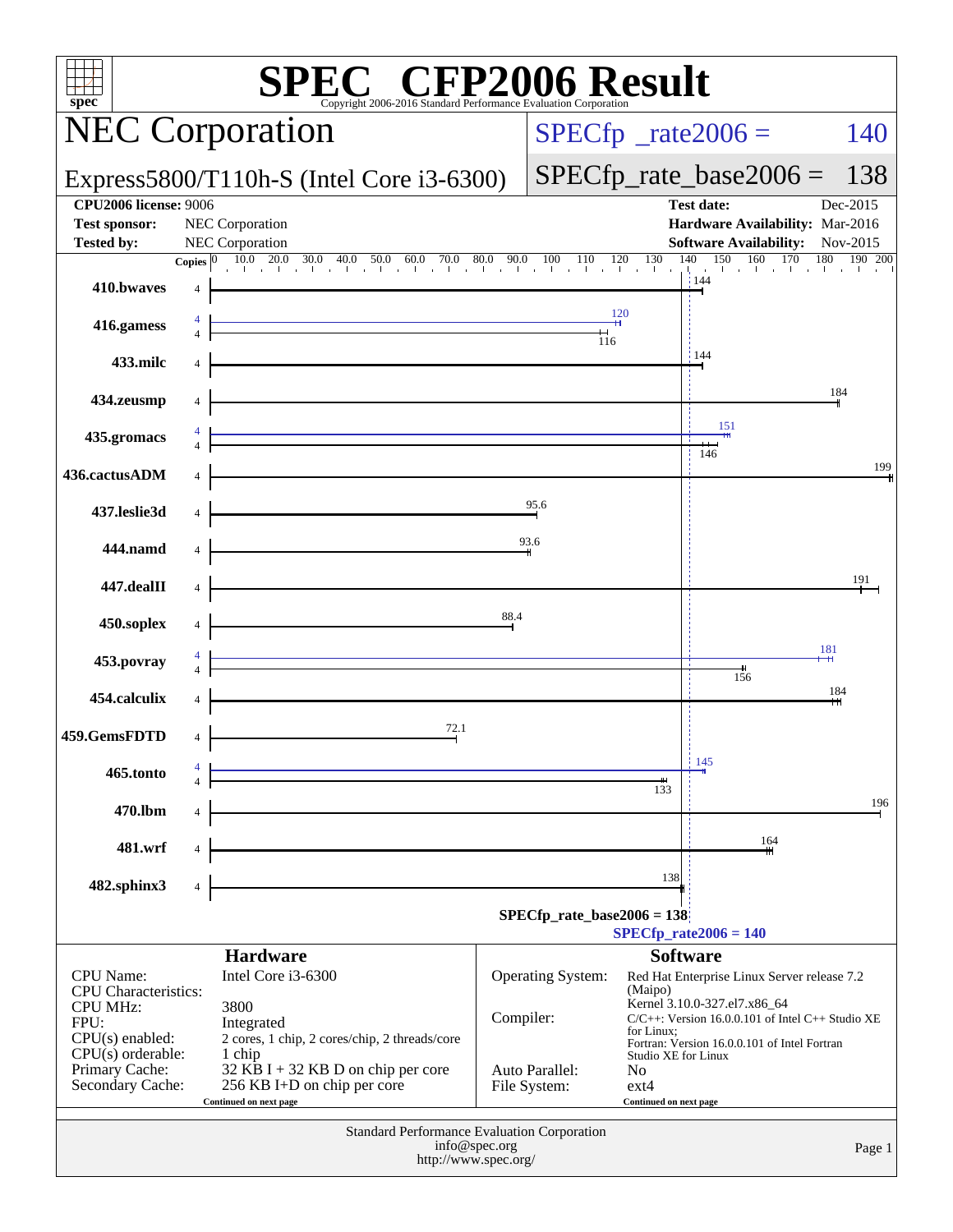

## NEC Corporation

## $SPECTp\_rate2006 = 140$

[Base Pointers:](http://www.spec.org/auto/cpu2006/Docs/result-fields.html#BasePointers) 32/64-bit<br>Peak Pointers: 32/64-bit

[Other Software:](http://www.spec.org/auto/cpu2006/Docs/result-fields.html#OtherSoftware) None

[Peak Pointers:](http://www.spec.org/auto/cpu2006/Docs/result-fields.html#PeakPointers)

Express5800/T110h-S (Intel Core i3-6300)

[SPECfp\\_rate\\_base2006 =](http://www.spec.org/auto/cpu2006/Docs/result-fields.html#SPECfpratebase2006) 138

**[CPU2006 license:](http://www.spec.org/auto/cpu2006/Docs/result-fields.html#CPU2006license)** 9006 **[Test date:](http://www.spec.org/auto/cpu2006/Docs/result-fields.html#Testdate)** Dec-2015 **[Test sponsor:](http://www.spec.org/auto/cpu2006/Docs/result-fields.html#Testsponsor)** NEC Corporation **[Hardware Availability:](http://www.spec.org/auto/cpu2006/Docs/result-fields.html#HardwareAvailability)** Mar-2016 **[Tested by:](http://www.spec.org/auto/cpu2006/Docs/result-fields.html#Testedby)** NEC Corporation **[Software Availability:](http://www.spec.org/auto/cpu2006/Docs/result-fields.html#SoftwareAvailability)** Nov-2015 [System State:](http://www.spec.org/auto/cpu2006/Docs/result-fields.html#SystemState) Run level 3 (multi-user)<br>Base Pointers:  $32/64$ -bit

[L3 Cache:](http://www.spec.org/auto/cpu2006/Docs/result-fields.html#L3Cache) 4 MB I+D on chip per chip<br>Other Cache: None [Other Cache:](http://www.spec.org/auto/cpu2006/Docs/result-fields.html#OtherCache) [Memory:](http://www.spec.org/auto/cpu2006/Docs/result-fields.html#Memory) 16 GB (2 x 8 GB 2Rx8 PC4-2133P-E) [Disk Subsystem:](http://www.spec.org/auto/cpu2006/Docs/result-fields.html#DiskSubsystem) 1 x 500 GB SATA, 7200 RPM [Other Hardware:](http://www.spec.org/auto/cpu2006/Docs/result-fields.html#OtherHardware) None

| <b>Results Table</b> |               |                |            |                |       |                |       |               |                |              |                |              |                |              |
|----------------------|---------------|----------------|------------|----------------|-------|----------------|-------|---------------|----------------|--------------|----------------|--------------|----------------|--------------|
| <b>Base</b>          |               |                |            |                |       |                |       | <b>Peak</b>   |                |              |                |              |                |              |
| <b>Benchmark</b>     | <b>Copies</b> | <b>Seconds</b> | Ratio      | <b>Seconds</b> | Ratio | <b>Seconds</b> | Ratio | <b>Copies</b> | <b>Seconds</b> | <b>Ratio</b> | <b>Seconds</b> | <b>Ratio</b> | <b>Seconds</b> | <b>Ratio</b> |
| 410.bwayes           |               | 377            | 144        | 377            | 144   | 377            | 144   |               | 377            | 144          | 377            | 144          | 377            | <u>144</u>   |
| $416$ .gamess        |               | 673            | 116        | 673            | 116   | 687            | 114   |               | 651            | 120          | 659            | 119          | 652            | 120          |
| $433$ .milc          |               | 254            | 144        | 255            | 144   | 255            | 144   |               | 254            | 144          | 255            | 144          | <u>255</u>     | <u>144</u>   |
| $434$ . zeusmp       |               | 198            | 184        | <b>198</b>     | 184   | 198            | 184   |               | 198            | 184          | 198            | 184          | 198            | 184          |
| 435.gromacs          |               | 198            | 144        | 192            | 149   | 196            | 146   |               | 190            | 151          | 187            | 152          | <u>189</u>     | 151          |
| 436.cactusADM        |               | 240            | 199        | 239            | 200   | 240            | 199   | 4             | 240            | <b>199</b>   | 239            | 200          | 240            | 199          |
| 437.leslie3d         |               | 393            | 95.7       | 393            | 95.6  | 393            | 95.6  |               | 393            | 95.7         | 393            | 95.6         | 393            | 95.6         |
| 444.namd             |               | 345            | 93.0       | 342            | 93.7  | 343            | 93.6  |               | 345            | 93.0         | 342            | 93.7         | 343            | 93.6         |
| 447.dealII           |               | 240            | <u>191</u> | 234            | 196   | 240            | 190   |               | 240            | 191          | 234            | 196          | 240            | 190          |
| 450.soplex           |               | 376            | 88.6       | 377            | 88.4  | 378            | 88.3  |               | 376            | 88.6         | 377            | 88.4         | 378            | 88.3         |
| 453.povray           |               | 136            | 157        | 137            | 156   | 136            | 156   |               | 117            | 181          | 117            | 182          | 119            | 178          |
| 454.calculix         |               | 181            | 182        | 179            | 184   | 179            | 185   |               | 181            | 182          | 179            | 184          | 179            | 185          |
| 459.GemsFDTD         |               | 589            | 72.0       | 588            | 72.2  | 589            | 72.1  |               | 589            | 72.0         | 588            | 72.2         | 589            | 72.1         |
| $465$ .tonto         |               | 294            | 134        | 298            | 132   | 297            | 133   |               | 273            | 144          | 272            | 145          | 272            | 145          |
| 470.1bm              |               | 280            | 196        | 280            | 196   | 280            | 196   |               | 280            | 196          | 280            | 196          | 280            | 196          |
| 481.wrf              |               | 274            | 163        | 271            | 165   | 273            | 164   |               | 274            | 163          | 271            | 165          | 273            | 164          |
| $482$ .sphinx $3$    |               | 566            | 138        | 564            | 138   | 562            | 139   |               | 566            | 138          | 564            | 138          | 562            | 139          |

Results appear in the [order in which they were run.](http://www.spec.org/auto/cpu2006/Docs/result-fields.html#RunOrder) Bold underlined text [indicates a median measurement.](http://www.spec.org/auto/cpu2006/Docs/result-fields.html#Median)

### **[Submit Notes](http://www.spec.org/auto/cpu2006/Docs/result-fields.html#SubmitNotes)**

 The taskset mechanism was used to bind copies to processors. The config file option 'submit' was used to generate taskset commands to bind each copy to a specific processor. For details, please see the config file.

### **[Operating System Notes](http://www.spec.org/auto/cpu2006/Docs/result-fields.html#OperatingSystemNotes)**

Stack size set to unlimited using "ulimit -s unlimited"

### **[Platform Notes](http://www.spec.org/auto/cpu2006/Docs/result-fields.html#PlatformNotes)**

 BIOS Settings: Power Management Policy: Custom Energy Performance: Performance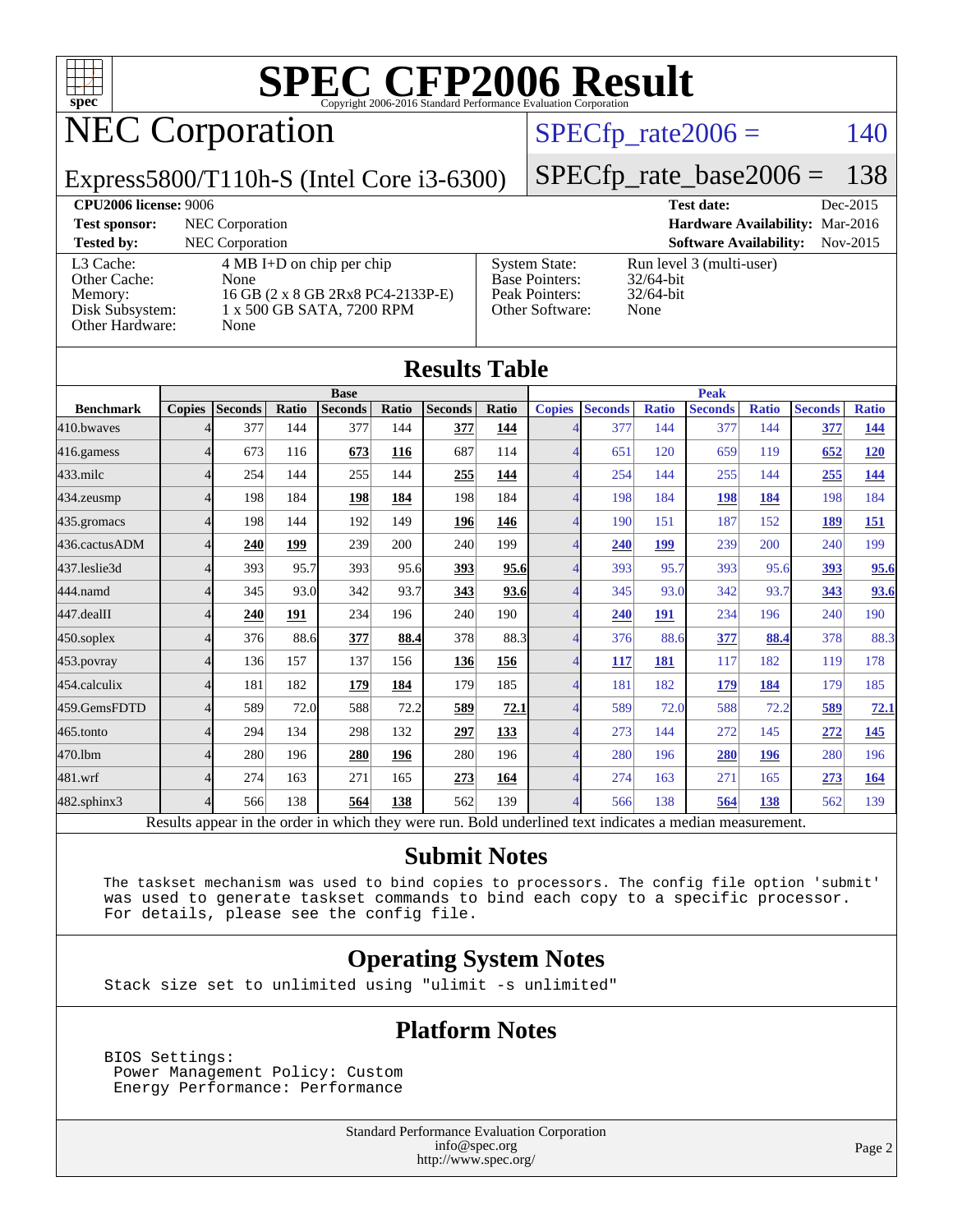

### NEC Corporation

 $SPECTp_rate2006 = 140$ 

Express5800/T110h-S (Intel Core i3-6300)

[SPECfp\\_rate\\_base2006 =](http://www.spec.org/auto/cpu2006/Docs/result-fields.html#SPECfpratebase2006) 138

**[Test sponsor:](http://www.spec.org/auto/cpu2006/Docs/result-fields.html#Testsponsor)** NEC Corporation **[Hardware Availability:](http://www.spec.org/auto/cpu2006/Docs/result-fields.html#HardwareAvailability)** Mar-2016

**[CPU2006 license:](http://www.spec.org/auto/cpu2006/Docs/result-fields.html#CPU2006license)** 9006 **[Test date:](http://www.spec.org/auto/cpu2006/Docs/result-fields.html#Testdate)** Dec-2015 **[Tested by:](http://www.spec.org/auto/cpu2006/Docs/result-fields.html#Testedby)** NEC Corporation **[Software Availability:](http://www.spec.org/auto/cpu2006/Docs/result-fields.html#SoftwareAvailability)** Nov-2015

#### **[General Notes](http://www.spec.org/auto/cpu2006/Docs/result-fields.html#GeneralNotes)**

Environment variables set by runspec before the start of the run: LD LIBRARY PATH = "/home/cpu2006/libs/32:/home/cpu2006/libs/64:/home/cpu2006/sh"

 Binaries compiled on a system with 1x Intel Core i5-4670K CPU + 32GB memory using RedHat EL 7.1 Transparent Huge Pages enabled with: echo always > /sys/kernel/mm/transparent\_hugepage/enabled

### **[Base Compiler Invocation](http://www.spec.org/auto/cpu2006/Docs/result-fields.html#BaseCompilerInvocation)**

[C benchmarks](http://www.spec.org/auto/cpu2006/Docs/result-fields.html#Cbenchmarks): [icc -m64](http://www.spec.org/cpu2006/results/res2016q1/cpu2006-20160125-38943.flags.html#user_CCbase_intel_icc_64bit_0b7121f5ab7cfabee23d88897260401c)

[C++ benchmarks:](http://www.spec.org/auto/cpu2006/Docs/result-fields.html#CXXbenchmarks) [icpc -m64](http://www.spec.org/cpu2006/results/res2016q1/cpu2006-20160125-38943.flags.html#user_CXXbase_intel_icpc_64bit_bedb90c1146cab66620883ef4f41a67e)

[Fortran benchmarks](http://www.spec.org/auto/cpu2006/Docs/result-fields.html#Fortranbenchmarks): [ifort -m64](http://www.spec.org/cpu2006/results/res2016q1/cpu2006-20160125-38943.flags.html#user_FCbase_intel_ifort_64bit_ee9d0fb25645d0210d97eb0527dcc06e)

[Benchmarks using both Fortran and C](http://www.spec.org/auto/cpu2006/Docs/result-fields.html#BenchmarksusingbothFortranandC): [icc -m64](http://www.spec.org/cpu2006/results/res2016q1/cpu2006-20160125-38943.flags.html#user_CC_FCbase_intel_icc_64bit_0b7121f5ab7cfabee23d88897260401c) [ifort -m64](http://www.spec.org/cpu2006/results/res2016q1/cpu2006-20160125-38943.flags.html#user_CC_FCbase_intel_ifort_64bit_ee9d0fb25645d0210d97eb0527dcc06e)

### **[Base Portability Flags](http://www.spec.org/auto/cpu2006/Docs/result-fields.html#BasePortabilityFlags)**

| 410.bwaves: -DSPEC_CPU_LP64                |                                                                |
|--------------------------------------------|----------------------------------------------------------------|
| 416.gamess: -DSPEC_CPU_LP64                |                                                                |
| 433.milc: -DSPEC CPU LP64                  |                                                                |
| 434.zeusmp: -DSPEC_CPU_LP64                |                                                                |
| 435.gromacs: -DSPEC_CPU_LP64 -nofor_main   |                                                                |
| 436.cactusADM: -DSPEC CPU LP64 -nofor main |                                                                |
| 437.leslie3d: -DSPEC CPU LP64              |                                                                |
| 444.namd: - DSPEC_CPU_LP64                 |                                                                |
| 447.dealII: -DSPEC CPU LP64                |                                                                |
| 450.soplex: -DSPEC_CPU_LP64                |                                                                |
| 453.povray: -DSPEC_CPU_LP64                |                                                                |
| 454.calculix: -DSPEC CPU LP64 -nofor main  |                                                                |
| 459.GemsFDTD: - DSPEC_CPU LP64             |                                                                |
| 465.tonto: - DSPEC CPU LP64                |                                                                |
| 470.1bm: - DSPEC CPU LP64                  |                                                                |
|                                            | 481.wrf: -DSPEC_CPU_LP64 -DSPEC_CPU_CASE_FLAG -DSPEC_CPU_LINUX |
| 482.sphinx3: -DSPEC_CPU_LP64               |                                                                |

### **[Base Optimization Flags](http://www.spec.org/auto/cpu2006/Docs/result-fields.html#BaseOptimizationFlags)**

[C benchmarks](http://www.spec.org/auto/cpu2006/Docs/result-fields.html#Cbenchmarks):

[-xCORE-AVX2](http://www.spec.org/cpu2006/results/res2016q1/cpu2006-20160125-38943.flags.html#user_CCbase_f-xAVX2_5f5fc0cbe2c9f62c816d3e45806c70d7) [-ipo](http://www.spec.org/cpu2006/results/res2016q1/cpu2006-20160125-38943.flags.html#user_CCbase_f-ipo) [-O3](http://www.spec.org/cpu2006/results/res2016q1/cpu2006-20160125-38943.flags.html#user_CCbase_f-O3) [-no-prec-div](http://www.spec.org/cpu2006/results/res2016q1/cpu2006-20160125-38943.flags.html#user_CCbase_f-no-prec-div) [-opt-prefetch](http://www.spec.org/cpu2006/results/res2016q1/cpu2006-20160125-38943.flags.html#user_CCbase_f-opt-prefetch) [-auto-p32](http://www.spec.org/cpu2006/results/res2016q1/cpu2006-20160125-38943.flags.html#user_CCbase_f-auto-p32) [-ansi-alias](http://www.spec.org/cpu2006/results/res2016q1/cpu2006-20160125-38943.flags.html#user_CCbase_f-ansi-alias) [-opt-mem-layout-trans=3](http://www.spec.org/cpu2006/results/res2016q1/cpu2006-20160125-38943.flags.html#user_CCbase_f-opt-mem-layout-trans_a7b82ad4bd7abf52556d4961a2ae94d5) Continued on next page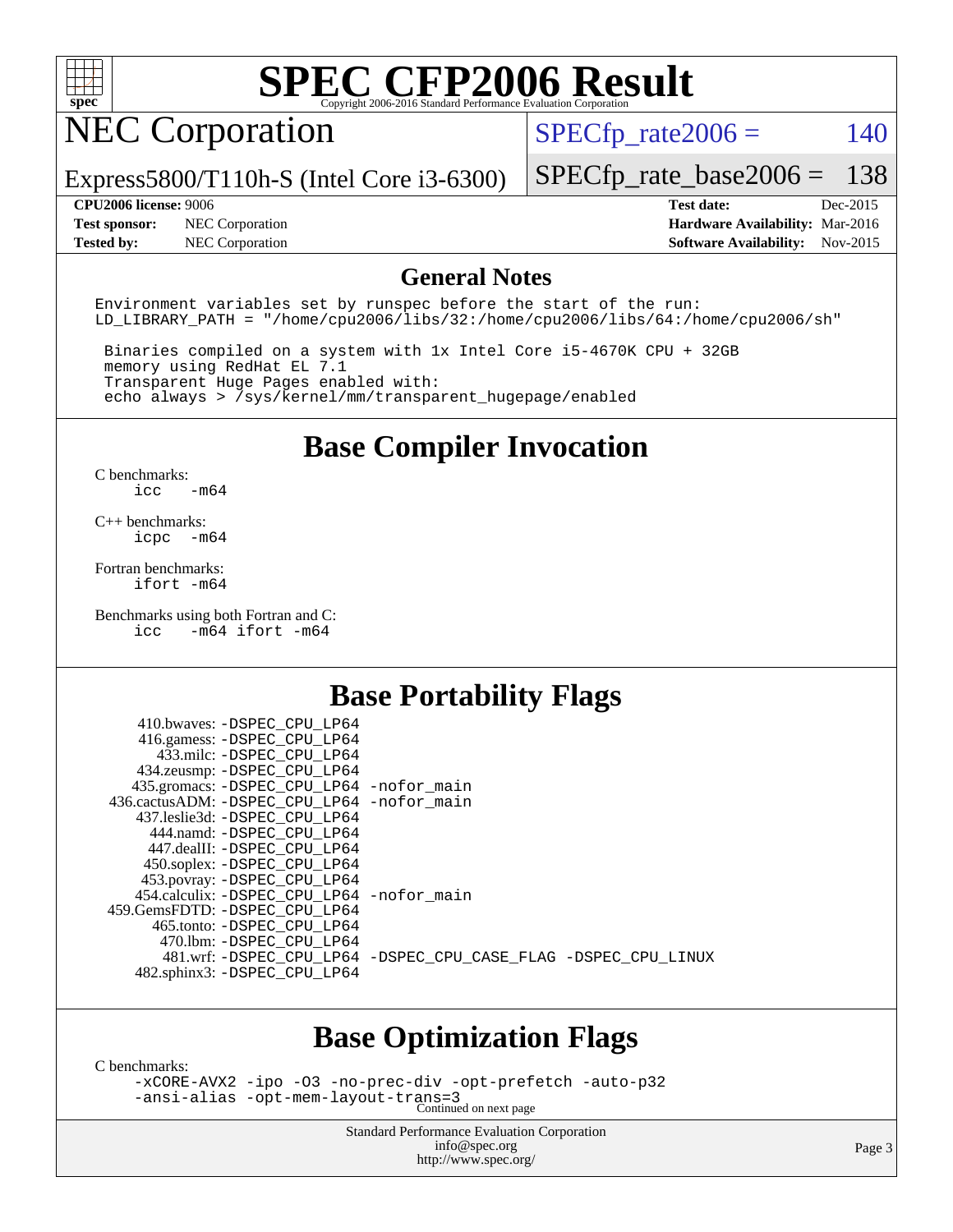

NEC Corporation

 $SPECTp_rate2006 = 140$ 

Express5800/T110h-S (Intel Core i3-6300)

[SPECfp\\_rate\\_base2006 =](http://www.spec.org/auto/cpu2006/Docs/result-fields.html#SPECfpratebase2006) 138 **[CPU2006 license:](http://www.spec.org/auto/cpu2006/Docs/result-fields.html#CPU2006license)** 9006 **[Test date:](http://www.spec.org/auto/cpu2006/Docs/result-fields.html#Testdate)** Dec-2015

**[Test sponsor:](http://www.spec.org/auto/cpu2006/Docs/result-fields.html#Testsponsor)** NEC Corporation **[Hardware Availability:](http://www.spec.org/auto/cpu2006/Docs/result-fields.html#HardwareAvailability)** Mar-2016 **[Tested by:](http://www.spec.org/auto/cpu2006/Docs/result-fields.html#Testedby)** NEC Corporation **[Software Availability:](http://www.spec.org/auto/cpu2006/Docs/result-fields.html#SoftwareAvailability)** Nov-2015

### **[Base Optimization Flags \(Continued\)](http://www.spec.org/auto/cpu2006/Docs/result-fields.html#BaseOptimizationFlags)**

[C++ benchmarks:](http://www.spec.org/auto/cpu2006/Docs/result-fields.html#CXXbenchmarks)

[-xCORE-AVX2](http://www.spec.org/cpu2006/results/res2016q1/cpu2006-20160125-38943.flags.html#user_CXXbase_f-xAVX2_5f5fc0cbe2c9f62c816d3e45806c70d7) [-ipo](http://www.spec.org/cpu2006/results/res2016q1/cpu2006-20160125-38943.flags.html#user_CXXbase_f-ipo) [-O3](http://www.spec.org/cpu2006/results/res2016q1/cpu2006-20160125-38943.flags.html#user_CXXbase_f-O3) [-no-prec-div](http://www.spec.org/cpu2006/results/res2016q1/cpu2006-20160125-38943.flags.html#user_CXXbase_f-no-prec-div) [-opt-prefetch](http://www.spec.org/cpu2006/results/res2016q1/cpu2006-20160125-38943.flags.html#user_CXXbase_f-opt-prefetch) [-auto-p32](http://www.spec.org/cpu2006/results/res2016q1/cpu2006-20160125-38943.flags.html#user_CXXbase_f-auto-p32) [-ansi-alias](http://www.spec.org/cpu2006/results/res2016q1/cpu2006-20160125-38943.flags.html#user_CXXbase_f-ansi-alias) [-opt-mem-layout-trans=3](http://www.spec.org/cpu2006/results/res2016q1/cpu2006-20160125-38943.flags.html#user_CXXbase_f-opt-mem-layout-trans_a7b82ad4bd7abf52556d4961a2ae94d5)

[Fortran benchmarks](http://www.spec.org/auto/cpu2006/Docs/result-fields.html#Fortranbenchmarks):

[-xCORE-AVX2](http://www.spec.org/cpu2006/results/res2016q1/cpu2006-20160125-38943.flags.html#user_FCbase_f-xAVX2_5f5fc0cbe2c9f62c816d3e45806c70d7) [-ipo](http://www.spec.org/cpu2006/results/res2016q1/cpu2006-20160125-38943.flags.html#user_FCbase_f-ipo) [-O3](http://www.spec.org/cpu2006/results/res2016q1/cpu2006-20160125-38943.flags.html#user_FCbase_f-O3) [-no-prec-div](http://www.spec.org/cpu2006/results/res2016q1/cpu2006-20160125-38943.flags.html#user_FCbase_f-no-prec-div) [-opt-prefetch](http://www.spec.org/cpu2006/results/res2016q1/cpu2006-20160125-38943.flags.html#user_FCbase_f-opt-prefetch)

[Benchmarks using both Fortran and C](http://www.spec.org/auto/cpu2006/Docs/result-fields.html#BenchmarksusingbothFortranandC): [-xCORE-AVX2](http://www.spec.org/cpu2006/results/res2016q1/cpu2006-20160125-38943.flags.html#user_CC_FCbase_f-xAVX2_5f5fc0cbe2c9f62c816d3e45806c70d7) [-ipo](http://www.spec.org/cpu2006/results/res2016q1/cpu2006-20160125-38943.flags.html#user_CC_FCbase_f-ipo) [-O3](http://www.spec.org/cpu2006/results/res2016q1/cpu2006-20160125-38943.flags.html#user_CC_FCbase_f-O3) [-no-prec-div](http://www.spec.org/cpu2006/results/res2016q1/cpu2006-20160125-38943.flags.html#user_CC_FCbase_f-no-prec-div) [-opt-prefetch](http://www.spec.org/cpu2006/results/res2016q1/cpu2006-20160125-38943.flags.html#user_CC_FCbase_f-opt-prefetch) [-auto-p32](http://www.spec.org/cpu2006/results/res2016q1/cpu2006-20160125-38943.flags.html#user_CC_FCbase_f-auto-p32) [-ansi-alias](http://www.spec.org/cpu2006/results/res2016q1/cpu2006-20160125-38943.flags.html#user_CC_FCbase_f-ansi-alias) [-opt-mem-layout-trans=3](http://www.spec.org/cpu2006/results/res2016q1/cpu2006-20160125-38943.flags.html#user_CC_FCbase_f-opt-mem-layout-trans_a7b82ad4bd7abf52556d4961a2ae94d5)

### **[Peak Compiler Invocation](http://www.spec.org/auto/cpu2006/Docs/result-fields.html#PeakCompilerInvocation)**

[C benchmarks](http://www.spec.org/auto/cpu2006/Docs/result-fields.html#Cbenchmarks):  $\text{icc}$  -m64

[C++ benchmarks:](http://www.spec.org/auto/cpu2006/Docs/result-fields.html#CXXbenchmarks)  $i<sub>core</sub>$   $-m64$ 

[Fortran benchmarks](http://www.spec.org/auto/cpu2006/Docs/result-fields.html#Fortranbenchmarks): [ifort -m64](http://www.spec.org/cpu2006/results/res2016q1/cpu2006-20160125-38943.flags.html#user_FCpeak_intel_ifort_64bit_ee9d0fb25645d0210d97eb0527dcc06e)

[Benchmarks using both Fortran and C](http://www.spec.org/auto/cpu2006/Docs/result-fields.html#BenchmarksusingbothFortranandC): [icc -m64](http://www.spec.org/cpu2006/results/res2016q1/cpu2006-20160125-38943.flags.html#user_CC_FCpeak_intel_icc_64bit_0b7121f5ab7cfabee23d88897260401c) [ifort -m64](http://www.spec.org/cpu2006/results/res2016q1/cpu2006-20160125-38943.flags.html#user_CC_FCpeak_intel_ifort_64bit_ee9d0fb25645d0210d97eb0527dcc06e)

### **[Peak Portability Flags](http://www.spec.org/auto/cpu2006/Docs/result-fields.html#PeakPortabilityFlags)**

Same as Base Portability Flags

### **[Peak Optimization Flags](http://www.spec.org/auto/cpu2006/Docs/result-fields.html#PeakOptimizationFlags)**

[C benchmarks](http://www.spec.org/auto/cpu2006/Docs/result-fields.html#Cbenchmarks):

433.milc: basepeak = yes

 $470.$ lbm: basepeak = yes

 $482$ .sphinx3: basepeak = yes

[C++ benchmarks:](http://www.spec.org/auto/cpu2006/Docs/result-fields.html#CXXbenchmarks)

Continued on next page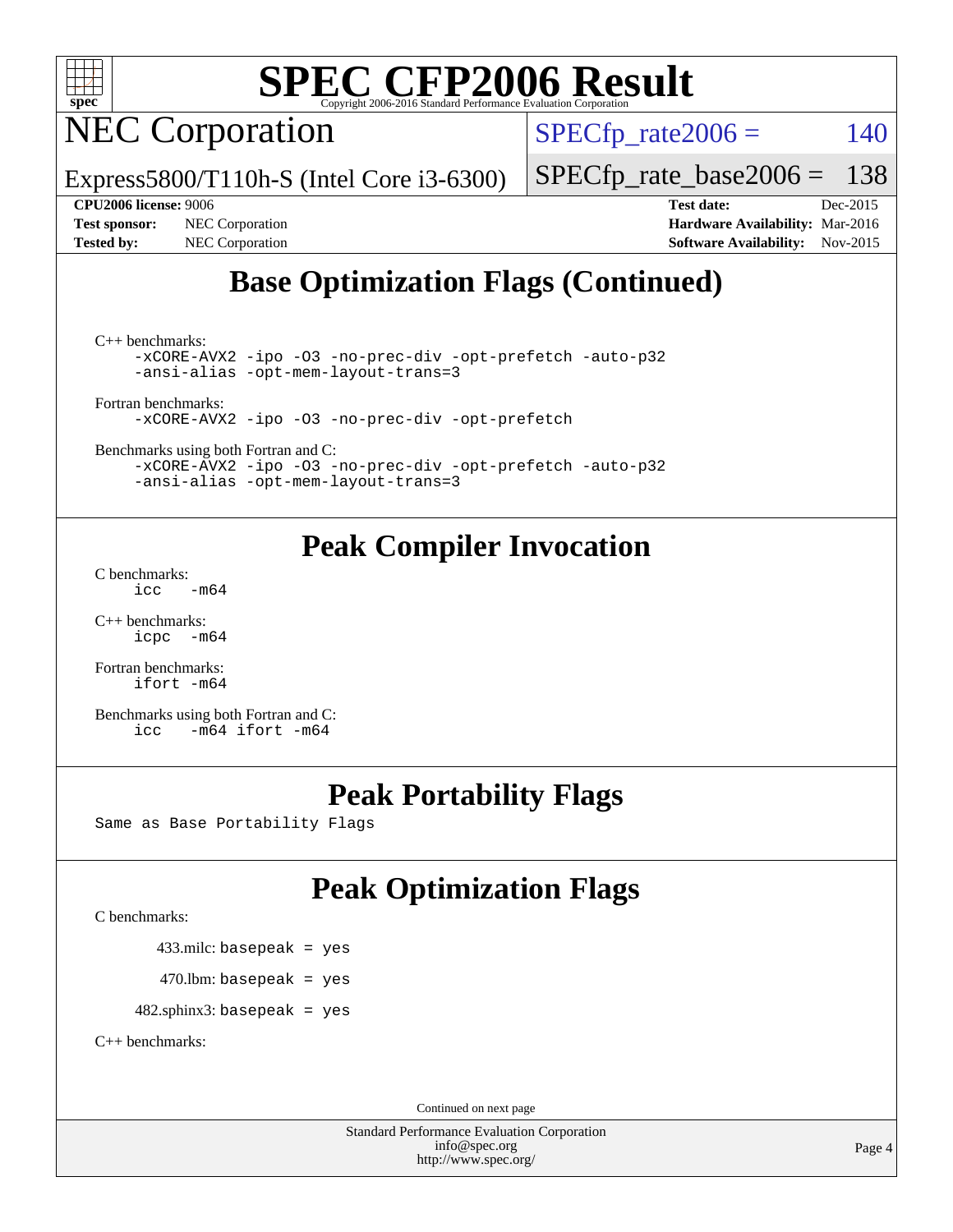

NEC Corporation

 $SPECTp\_rate2006 = 140$ 

Express5800/T110h-S (Intel Core i3-6300)

[SPECfp\\_rate\\_base2006 =](http://www.spec.org/auto/cpu2006/Docs/result-fields.html#SPECfpratebase2006) 138

**[CPU2006 license:](http://www.spec.org/auto/cpu2006/Docs/result-fields.html#CPU2006license)** 9006 **[Test date:](http://www.spec.org/auto/cpu2006/Docs/result-fields.html#Testdate)** Dec-2015 **[Test sponsor:](http://www.spec.org/auto/cpu2006/Docs/result-fields.html#Testsponsor)** NEC Corporation **NEC Corporation [Hardware Availability:](http://www.spec.org/auto/cpu2006/Docs/result-fields.html#HardwareAvailability)** Mar-2016 [Tested by:](http://www.spec.org/auto/cpu2006/Docs/result-fields.html#Testedby) NEC Corporation **[Software Availability:](http://www.spec.org/auto/cpu2006/Docs/result-fields.html#SoftwareAvailability)** Nov-2015

### **[Peak Optimization Flags \(Continued\)](http://www.spec.org/auto/cpu2006/Docs/result-fields.html#PeakOptimizationFlags)**

```
 444.namd: basepeak = yes
          447.dealII: basepeak = yes
        450.soplex: basepeak = yes
         453.povray: -xCORE-AVX2(pass 2) -prof-gen:threadsafe(pass 1)
                  -no-prec-div(pass 2)-par-num-threads=1(pass 1) -opt-mem-layout-trans=3(pass 2)
                  -prof-use(pass 2) -unroll4 -ansi-alias
  Fortran benchmarks: 
         410.bwaves: basepeak = yes
         416.gamess: -xCORE-AVX2(pass 2) -prof-gen:threadsafe(pass 1)
                 -ipo(pass 2) -03(pass 2) -no-prec-div(pass 2)-par-num-threads=1(pass 1) -prof-use(pass 2) -unroll2
                  -inline-level=0 -scalar-rep-
         434.zeusmp: basepeak = yes
        437.leslie3d: basepeak = yes
     459.GemsFDTD: basepeak = yes
          465.tonto: -xCORE-AVX2(pass 2) -prof-gen:threadsafe(pass 1)
                  -ipo(pass 2) -O3(pass 2) -no-prec-div(pass 2)
                  -par-num-threads=1(pass 1) -prof-use(pass 2) -unroll4 -auto
                  -inline-calloc -opt-malloc-options=3
  Benchmarks using both Fortran and C: 
        435.gromacs: -xCORE-AVX2(pass 2) -prof-gen:threadsafe(pass 1)
                  -no-prec-div(pass 2)-par-num-threads=1(pass 1) -opt-mem-layout-trans=3(pass 2)
                  -prof-use(pass 2) -opt-prefetch -auto-ilp32
    436.cactusADM:basepeak = yes 454.calculix: basepeak = yes
           481.wrf: basepeak = yes
                       The flags files that were used to format this result can be browsed at
http://www.spec.org/cpu2006/flags/Intel-ic16.0-official-linux64.html
http://www.spec.org/cpu2006/flags/NEC-Platform-Settings-V1.2-110h-RevA.html
```